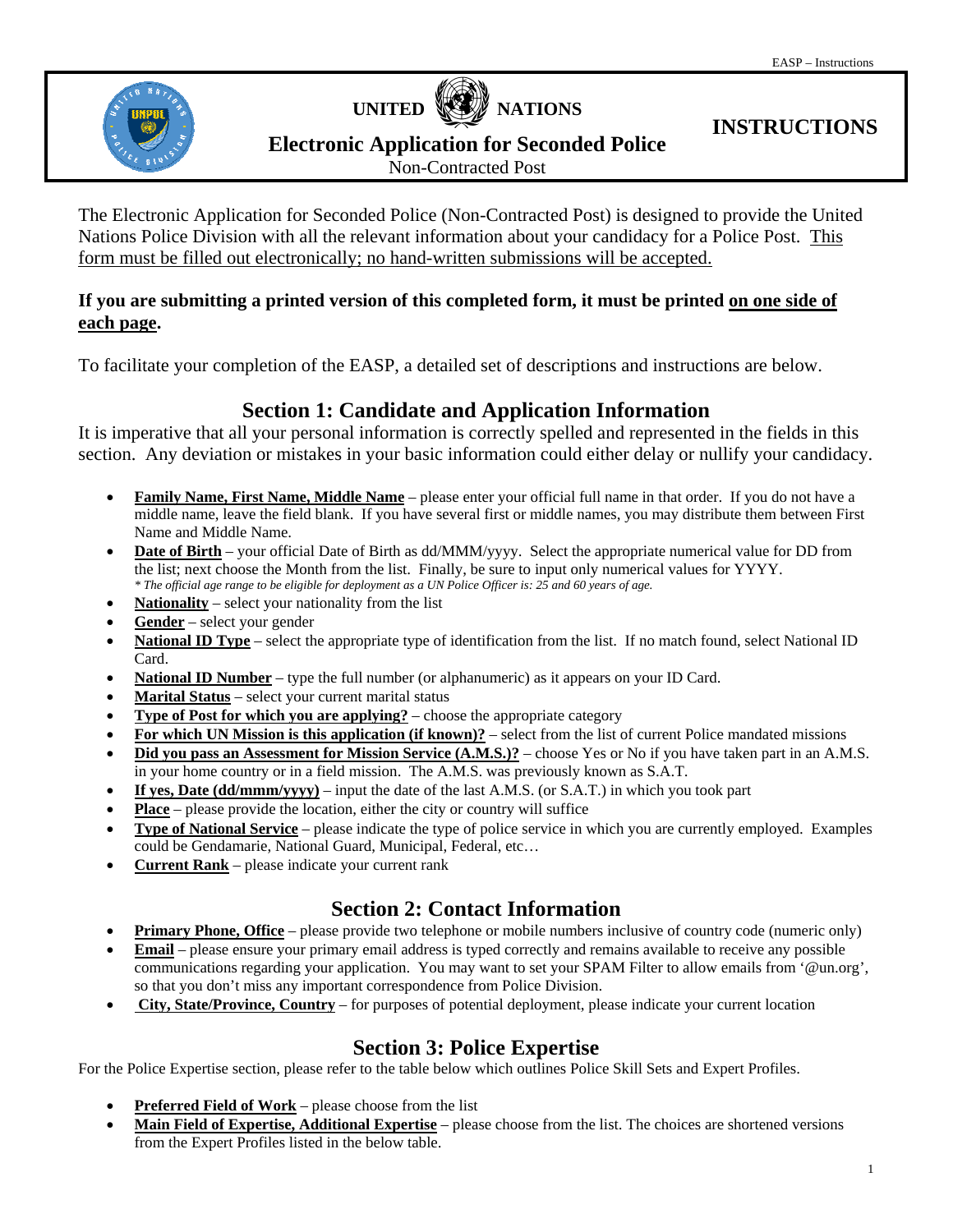|   | <b>Skill Sets</b>      | <b>Expert Profiles</b>                                                                                                                                                                                       |  |  |  |  |
|---|------------------------|--------------------------------------------------------------------------------------------------------------------------------------------------------------------------------------------------------------|--|--|--|--|
|   | Management             | • Supervision/command of police units                                                                                                                                                                        |  |  |  |  |
|   |                        | • Project design and management                                                                                                                                                                              |  |  |  |  |
| 1 |                        | • Institution building                                                                                                                                                                                       |  |  |  |  |
|   |                        | • Organizational planning                                                                                                                                                                                    |  |  |  |  |
|   |                        | • Police reform and restructuring                                                                                                                                                                            |  |  |  |  |
|   |                        | • Police infrastructure administration                                                                                                                                                                       |  |  |  |  |
|   |                        | • Fiscal management, budget development, payroll system management, financial auditing                                                                                                                       |  |  |  |  |
|   |                        | • Procurement, logistics, assets management, fleet management, tenders and contracts                                                                                                                         |  |  |  |  |
| 2 | Administration         | • Human resources management                                                                                                                                                                                 |  |  |  |  |
|   |                        | Internal affairs, discipline management                                                                                                                                                                      |  |  |  |  |
|   |                        | • Audit and inspection of police units                                                                                                                                                                       |  |  |  |  |
|   |                        | • Legal support and legal drafting                                                                                                                                                                           |  |  |  |  |
|   |                        | • Planning and running critical police/security operations (elections, demonstrations, public events, etc.)                                                                                                  |  |  |  |  |
|   |                        | • Public order (FPU-related)                                                                                                                                                                                 |  |  |  |  |
|   |                        | • VIP protection and security                                                                                                                                                                                |  |  |  |  |
|   | Police<br>Operations / | • Traffic management                                                                                                                                                                                         |  |  |  |  |
| 3 | Security               | Airport security and security of other strategic infrastructures                                                                                                                                             |  |  |  |  |
|   |                        | • Border security, customs, riverside police, immigration, etc.                                                                                                                                              |  |  |  |  |
|   |                        | • Transnational crime operations, Interpol, operations to combat trafficking in human beings, drugs and weapons                                                                                              |  |  |  |  |
|   |                        | • Special police (SWAT, rapid reaction units, antiterrorist, undercover operations)                                                                                                                          |  |  |  |  |
|   |                        | • Crime scene management                                                                                                                                                                                     |  |  |  |  |
|   |                        | • Suspect/witness interview                                                                                                                                                                                  |  |  |  |  |
|   |                        | Crime investigation (serious crimes, fraud, homicide, burglary, SGBV, etc.)                                                                                                                                  |  |  |  |  |
|   | Crime                  | Criminal records/data base management                                                                                                                                                                        |  |  |  |  |
| 4 | Management /           | Crime/data analysis, crime trend recognition                                                                                                                                                                 |  |  |  |  |
|   | Crime                  | Criminal intelligence analysis and management<br>$\bullet$                                                                                                                                                   |  |  |  |  |
|   | Prevention             | Forensics including crime scene and evidence preservation, fingerprints, ballistics, firearm examination, DNA, pathology,<br>handwriting and fraudulent documents identification, money counterfeiting, etc. |  |  |  |  |
|   |                        | • Community policing                                                                                                                                                                                         |  |  |  |  |
|   |                        | Traditional policing (paramount, tribal, nomad-focused, etc.)                                                                                                                                                |  |  |  |  |
|   | Training               | • Training organization and management                                                                                                                                                                       |  |  |  |  |
|   |                        | Training curriculum and training plans development                                                                                                                                                           |  |  |  |  |
| 5 |                        | General training delivery (including in-service training) in the areas of basic training, leadership training, general policing,<br>police legislation, ethics, etc.                                         |  |  |  |  |
|   |                        | • Tactical training including training in self defence, police formations, procedures such as arrest, search, detention, etc.                                                                                |  |  |  |  |
|   |                        | • Weapons handling training (non lethal and fire arms)                                                                                                                                                       |  |  |  |  |
|   |                        | • Language training                                                                                                                                                                                          |  |  |  |  |
|   | Technical<br>Support   | • Weaponry: armoury management and inspection, gunsmith, weapon safety and storage, shooting range construction,<br>explosives handling, etc.                                                                |  |  |  |  |
|   |                        | • IT: database development and administration, system design, computer programming, network specialists, etc.                                                                                                |  |  |  |  |
|   |                        | • Communication: radio and data communication system establishment and management, police radio network installation<br>and maintenance, etc.                                                                |  |  |  |  |
| 6 |                        | • Police surveillance: equipment installation, running operations, use of evidence, etc.                                                                                                                     |  |  |  |  |
|   |                        | • Public information                                                                                                                                                                                         |  |  |  |  |
|   |                        | • Civil engineering: construction projects, building standards, architecture, building plan developing, etc.                                                                                                 |  |  |  |  |
|   |                        | • Medical services                                                                                                                                                                                           |  |  |  |  |
|   | Generic                | • Patrolling                                                                                                                                                                                                 |  |  |  |  |
|   |                        | • Desk Officer Duties                                                                                                                                                                                        |  |  |  |  |
|   |                        | • Duty Officer / Shift Leader Duties                                                                                                                                                                         |  |  |  |  |
| 7 |                        | • Driver Duties                                                                                                                                                                                              |  |  |  |  |
|   |                        | • Office Support / Administration                                                                                                                                                                            |  |  |  |  |
|   |                        | • Generic Logistics                                                                                                                                                                                          |  |  |  |  |
|   |                        | • Other                                                                                                                                                                                                      |  |  |  |  |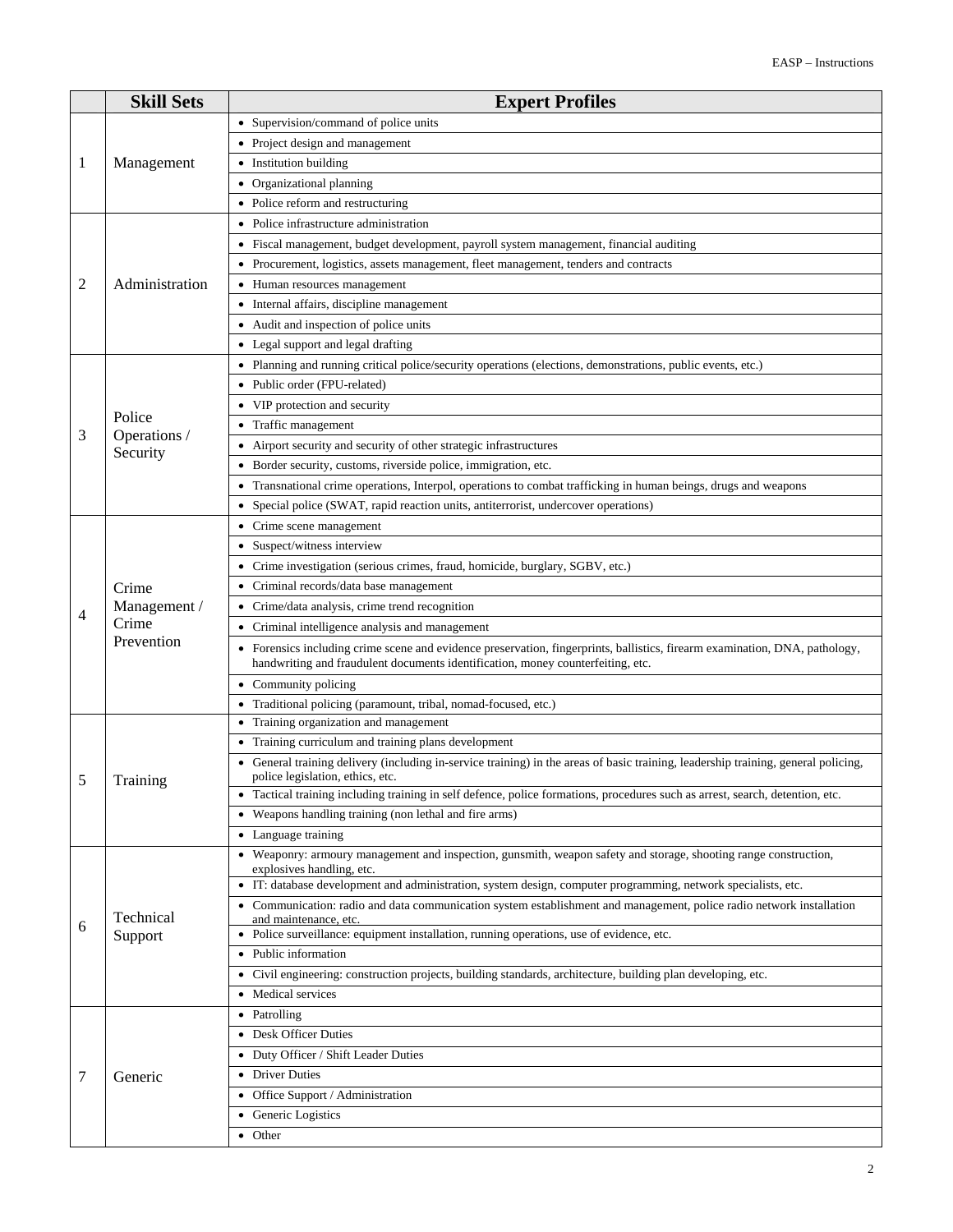#### **Section 4: Police and Academic Education History**

- **When did you join the Police?** please provide the month and year of when you first entered either police training or active duty.
- **Police Training Institution** Please provide the details for any Police training institutions you have attended; most recent first. Provide the full institution name if possible, however abbreviations are fine if there is not enough space. Dates Attended should be Month and Year. In the Location column, either city or country would be acceptable. Should you require more than three rows, please use the Academic Institutions subsection below to complete your profile.
- **Academic Institution** Please provide the full name of the Academic Institution and just below it, either the city or country. For Degree Level, please indicate the original name of the degree if you matriculated.
- **Other Educational Achievement** Should you require further space to outline other Academic or Police training, please use this space to briefly mention.

## **Section 5: Previous Work Experience**

Kindly indicate if you have previous United Nations experience as well as for how long. If you remember your IMIS Index Number, kindly provide that number as well.

**Organization** – For the next twenty-two rows, indicate your police specific work experience as well as any international UN experience in reverse chronological order (most recent first). If you have previous United Nations experience, please begin with that information (most recent first) and then continue with your other work experience. If you have held various positions within a single organization, it may be beneficial to your candidacy if you separated each position into it's own entry. If you require more space, there will be a section at the end of the form for you to freely type any further information. Please be brief in your descriptions of your responsibilities.

#### **Section 6: Language Proficiency**

This section is for you to explain any special linguistic skills and knowledge. The working language in the United Nations is English; however, some duty stations and missions also require the use of French. Some United Nations Field Missions may request the recruitment of Police Officers whom have additional linguistic knowledge, which we refer to as Advantage Language(s) in the Job Opening Announcement.

## **Section 7: Vehicular Proficiency**

For deployment to a United Nations Field Mission, all United Nations Police Officers must have a valid vehicular driving license. All UNPOL Officers will be tested for driving proficiency upon arriving to the Field Mission, unless they took part and successfully passed an A.M.S. (formally known as S.A.T.) prior to recruitment.

- **Year Began Driving** please provide the year in which you first began driving a motor vehicle
- **Frequency of Driving** please type in how often you drive (for example: daily, weekly, infrequently, etc.)
- **Driver License Number** enter the full number of your current driver's license
- **Category** please choose from the list provided
- **Date of Issue, Expiry** please enter the day, month, and year of the issue and expiry information on your Driver License

## **Section 8: Technology Proficiency**

Working knowledge of productivity technology has become essential for all organizations. Police Division requests you truthfully answer your proficiency in Word Processing (creating, editing, managing documents using software such as Microsoft Word), Presentation (creating, editing, designing presentations using software such as Microsoft Powerpoint), Spreadsheet (creating, editing, writing formulas, using software such as Microsoft Excel), General Internet (browsing and researching information from the World Wide Web using a web browser such as Internet Explorer or Firefox). Please also provide any additional technological knowledge that may be relevant.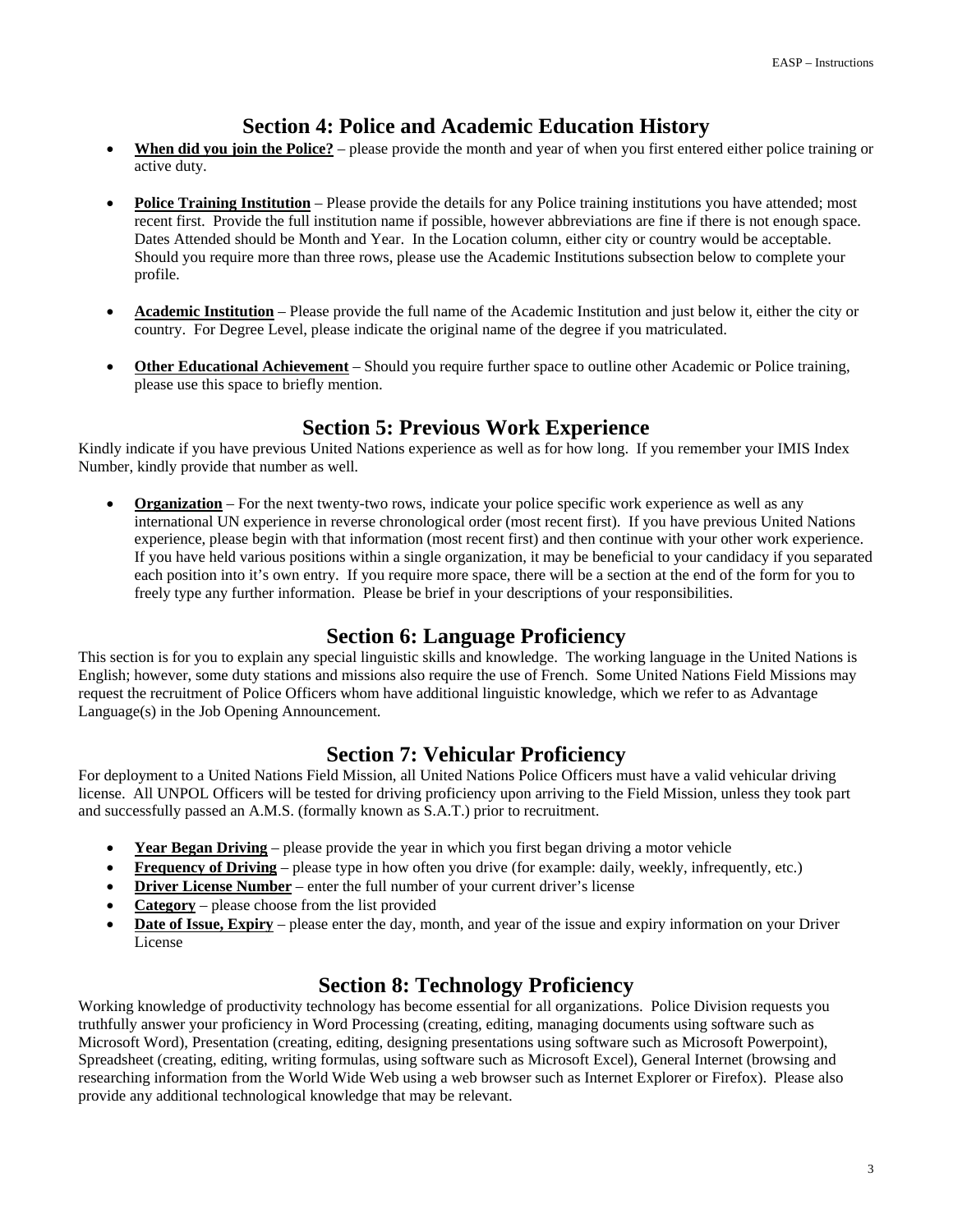#### **Section 9: Certifications**

This section provides you an opportunity to highlight any specialized certifications you have may have received in your career in either law enforcement or any other subject matter in which you pursued further study, relevant to the position for which you are applying.

#### **Section 10: Other Relevant Information**

Please utilize this free space to type in any additional information you were unable to include or expand upon earlier.

### **Section 11: Conditions of Service**

This section is required. Please answer both questions and explain if you have answered "Yes" to any of them.

### **Section 12: Declaration of Disciplinary Clearance**

This section is required. Check the box and provide the current date as day, month, year. Upon printing the document, **be sure to sign where indicated**.

## **Section 13: Declaration of Authenticity**

This section is required. Check the box and provide the current date as day, month, year. Upon printing the document, **be sure to sign where indicated**.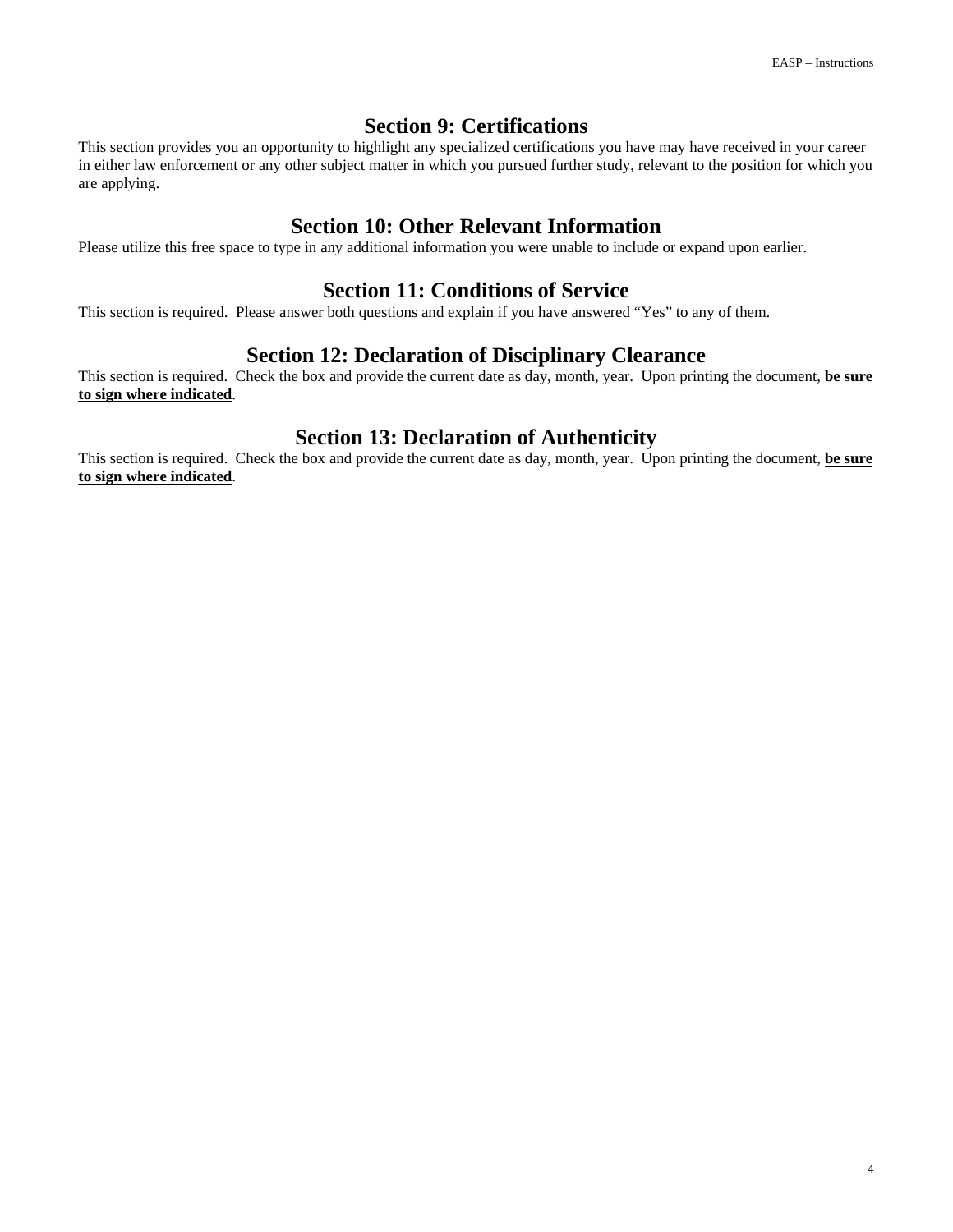|                                                          |                             |                      |                                                   |                                                                     |                                                                                                                                                                                                                                                                | EASP                     |
|----------------------------------------------------------|-----------------------------|----------------------|---------------------------------------------------|---------------------------------------------------------------------|----------------------------------------------------------------------------------------------------------------------------------------------------------------------------------------------------------------------------------------------------------------|--------------------------|
|                                                          |                             | <b>UNITED</b>        | Non-Contracted Post                               | <b>NATIONS</b><br><b>Electronic Application for Seconded Police</b> | <b>INSTRUCTIONS</b><br>Please read carefully and follow all<br>directions. Please answer each question<br>clearly and completely. Only TYPED<br>forms, submitted by Permanent Missions<br>to the United Nations will be accepted<br>by the UN Police Division. |                          |
| 1. CANDIDATE AND APPLICATION INFORMATION                 |                             |                      |                                                   |                                                                     |                                                                                                                                                                                                                                                                |                          |
| Family Name:                                             |                             | First Name:          |                                                   |                                                                     | Middle Name:                                                                                                                                                                                                                                                   |                          |
| $\mathbf{v}$<br>Date of Birth:                           | $\left  \mathbf{v} \right $ | Nationality:         |                                                   |                                                                     | Gender:<br>┳∣                                                                                                                                                                                                                                                  |                          |
| National ID Type:                                        |                             |                      | National ID Number:                               |                                                                     | <b>Marital Status:</b>                                                                                                                                                                                                                                         |                          |
| Type of post for which you are applying?                 |                             |                      | $\overline{\phantom{0}}$                          | For which UN Field Mission is this application (if known)?          |                                                                                                                                                                                                                                                                | $\overline{\phantom{a}}$ |
| Did you pass an Assessment for Mission Service (A.M.S.)? |                             |                      | $\blacktriangleright$ If yes, Date (dd/mmm/yyyy): | $\mathbf{v}$<br>$\blacktriangledown$                                | Place:                                                                                                                                                                                                                                                         |                          |
| Type of National Service:                                |                             |                      |                                                   | <b>Current Rank:</b>                                                |                                                                                                                                                                                                                                                                |                          |
| 2. CONTACT INFORMATION                                   |                             |                      |                                                   |                                                                     |                                                                                                                                                                                                                                                                |                          |
| Primary Phone: +                                         | Office: $+$                 |                      | Email:                                            |                                                                     |                                                                                                                                                                                                                                                                |                          |
| City:                                                    | State/Province:             |                      |                                                   | Country:                                                            |                                                                                                                                                                                                                                                                |                          |
| 3. POLICE EXPERTISE                                      |                             |                      |                                                   |                                                                     |                                                                                                                                                                                                                                                                |                          |
| Preferred Field of Work:                                 |                             |                      |                                                   | Main Field of Expertise:                                            |                                                                                                                                                                                                                                                                |                          |
| <b>Additional Expertise:</b>                             |                             |                      |                                                   | Additional Expertise:                                               |                                                                                                                                                                                                                                                                | $\overline{\phantom{a}}$ |
| 4. POLICE AND ACADEMIC EDUCATION HISTORY                 |                             |                      |                                                   |                                                                     |                                                                                                                                                                                                                                                                |                          |
| When did you join the Police?                            |                             |                      |                                                   |                                                                     |                                                                                                                                                                                                                                                                |                          |
| POLICE TRAINING INSTITUTION                              |                             | From                 | <b>DATES ATTENDED</b><br>Tо                       | <b>RANK UPON GRADUATION</b>                                         | <b>LOCATION</b>                                                                                                                                                                                                                                                |                          |
|                                                          |                             |                      | $\blacktriangledown$                              |                                                                     |                                                                                                                                                                                                                                                                |                          |
|                                                          |                             |                      |                                                   |                                                                     |                                                                                                                                                                                                                                                                |                          |
|                                                          |                             | $\blacktriangledown$ | $\blacktriangledown$                              |                                                                     |                                                                                                                                                                                                                                                                |                          |
| <b>ACADEMIC INSTITUTION</b><br>(NAME & LOCATION)         |                             | From                 | <b>DATES ATTENDED</b><br>Tо                       | <b>DEGREE LEVEL</b>                                                 | <b>COURSE OF STUDY</b>                                                                                                                                                                                                                                         |                          |
|                                                          |                             |                      | $\overline{\phantom{0}}$                          |                                                                     |                                                                                                                                                                                                                                                                |                          |
|                                                          |                             |                      | $\blacktriangledown$                              |                                                                     |                                                                                                                                                                                                                                                                |                          |
|                                                          |                             |                      | $\blacktriangledown$                              |                                                                     |                                                                                                                                                                                                                                                                |                          |
|                                                          |                             |                      | $\blacktriangledown$                              |                                                                     |                                                                                                                                                                                                                                                                |                          |
| <b>Other Educational Achievement:</b>                    |                             |                      |                                                   |                                                                     |                                                                                                                                                                                                                                                                |                          |

1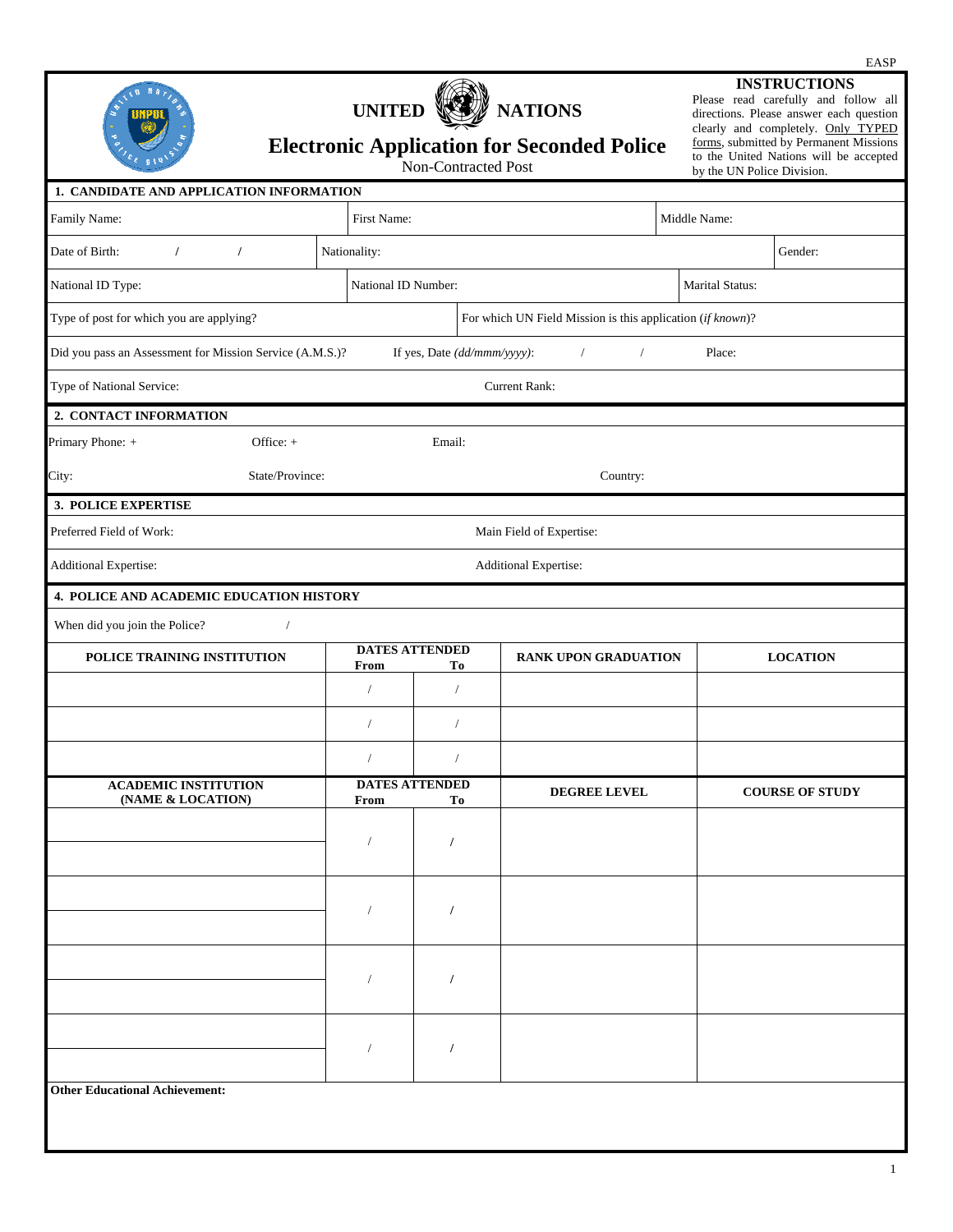|                                                                                                                                           | 5. PREVIOUS WORK EXPERIENCE (please list your experience in reverse chronological order in the fields below) |                          |                   |                                       |  |  |
|-------------------------------------------------------------------------------------------------------------------------------------------|--------------------------------------------------------------------------------------------------------------|--------------------------|-------------------|---------------------------------------|--|--|
| Do you have International Experience with the United Nations?<br>If yes, for how long?<br>NO<br>I.M.I.S. Index:<br>YES<br>Years<br>Months |                                                                                                              |                          |                   |                                       |  |  |
| <b>ORGANIZATION</b>                                                                                                                       | DATES ATTENDED                                                                                               |                          | POSITION TITLE(S) | BRIEF DESCRIPTION OF RESPONSIBILITIES |  |  |
| 1.                                                                                                                                        | From:                                                                                                        |                          |                   |                                       |  |  |
| $\left  \bullet \right $                                                                                                                  | To:                                                                                                          |                          |                   |                                       |  |  |
| 2.                                                                                                                                        | From:                                                                                                        |                          |                   |                                       |  |  |
| $\boxed{\blacksquare}$                                                                                                                    | To:                                                                                                          | ▼                        |                   |                                       |  |  |
| 3.                                                                                                                                        | From:                                                                                                        |                          |                   |                                       |  |  |
| $\left  \bullet \right $                                                                                                                  | To:                                                                                                          |                          |                   |                                       |  |  |
| 4.                                                                                                                                        | From:                                                                                                        | $\blacktriangledown$     |                   |                                       |  |  |
| $\vert \textbf{r} \vert$                                                                                                                  | To:                                                                                                          | ▼                        |                   |                                       |  |  |
| 5.                                                                                                                                        | From:                                                                                                        |                          |                   |                                       |  |  |
| $\left  \bullet \right $                                                                                                                  | To:                                                                                                          |                          |                   |                                       |  |  |
| 6.                                                                                                                                        | From:                                                                                                        |                          |                   |                                       |  |  |
| $\left  \bullet \right $                                                                                                                  | To:                                                                                                          | ▼                        |                   |                                       |  |  |
| 7.                                                                                                                                        | From:                                                                                                        |                          |                   |                                       |  |  |
|                                                                                                                                           | To:                                                                                                          | ▼∥                       |                   |                                       |  |  |
| 8.                                                                                                                                        | From:                                                                                                        | $\blacktriangledown$     |                   |                                       |  |  |
| $\left  \cdot \right $                                                                                                                    | To:                                                                                                          | ▼                        |                   |                                       |  |  |
| 9 <sub>1</sub>                                                                                                                            | From:                                                                                                        | ▼                        |                   |                                       |  |  |
| $\left  \rule{0pt}{10pt} \right.$                                                                                                         | To:                                                                                                          | ▼                        |                   |                                       |  |  |
| 10.                                                                                                                                       | From:                                                                                                        | $\vert \mathbf{v} \vert$ |                   |                                       |  |  |
| $\left  \cdot \right $                                                                                                                    | To:                                                                                                          | $\blacktriangledown$     |                   |                                       |  |  |
| 11.                                                                                                                                       | From:                                                                                                        | $\vert \mathbf{v} \vert$ |                   |                                       |  |  |
| $\overline{\mathbf{r}}$                                                                                                                   | To:                                                                                                          | $\blacktriangledown$     |                   |                                       |  |  |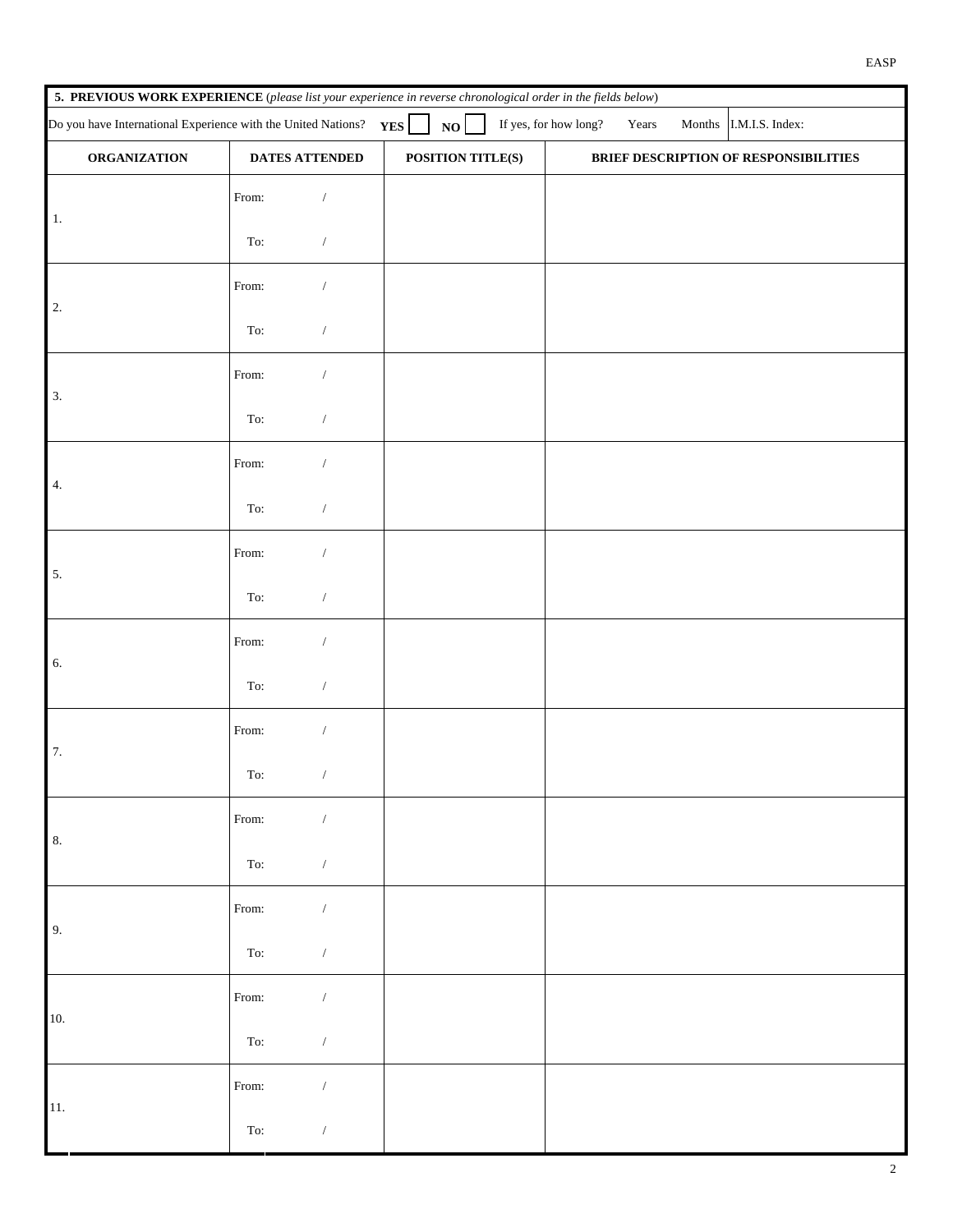|                              | 5. PREVIOUS WORK EXPERIENCE (continued) |                   |                                       |  |  |  |  |
|------------------------------|-----------------------------------------|-------------------|---------------------------------------|--|--|--|--|
| <b>ORGANIZATION</b>          | <b>DATES ATTENDED</b>                   | POSITION TITLE(S) | BRIEF DESCRIPTION OF RESPONSIBILITIES |  |  |  |  |
| 12.                          | $\blacktriangledown$<br>From:           |                   |                                       |  |  |  |  |
| $\boxed{\bullet}$            | To:<br>▼                                |                   |                                       |  |  |  |  |
| 13.                          | From:<br>$\overline{\phantom{a}}$       |                   |                                       |  |  |  |  |
| $\blacktriangleright$        | To:                                     |                   |                                       |  |  |  |  |
| 14.                          | $\overline{\phantom{a}}$<br>From:       |                   |                                       |  |  |  |  |
| $\boxed{\blacksquare}$       | To:<br>▼                                |                   |                                       |  |  |  |  |
| 15.                          | From:<br>▼                              |                   |                                       |  |  |  |  |
| $\vert$                      | To:                                     |                   |                                       |  |  |  |  |
| 16.                          | $\blacktriangledown$<br>From:           |                   |                                       |  |  |  |  |
| $\vert \vert$                | To:<br>▼                                |                   |                                       |  |  |  |  |
| 17.                          | From:<br>▼                              |                   |                                       |  |  |  |  |
| $\boxed{\blacksquare}$       | To:                                     |                   |                                       |  |  |  |  |
| 18.                          | From:                                   |                   |                                       |  |  |  |  |
| $\boxed{\mathbf{r}}$         | To:<br>▼                                |                   |                                       |  |  |  |  |
| 19.                          | From:                                   |                   |                                       |  |  |  |  |
| $\boxed{\blacksquare}$       | To:<br>▼                                |                   |                                       |  |  |  |  |
| 20.                          | $\blacktriangledown$<br>From:           |                   |                                       |  |  |  |  |
| $\left  \bullet \right $     | To:<br>$\blacktriangledown$             |                   |                                       |  |  |  |  |
| 21.                          | From:<br>▼                              |                   |                                       |  |  |  |  |
| $\boxed{\mathord{\text{I}}}$ | To:<br>$\blacktriangledown$             |                   |                                       |  |  |  |  |
| 22.                          | $\blacktriangledown$<br>From:           |                   |                                       |  |  |  |  |
| $\left  \bullet \right $     | To:<br>▼                                |                   |                                       |  |  |  |  |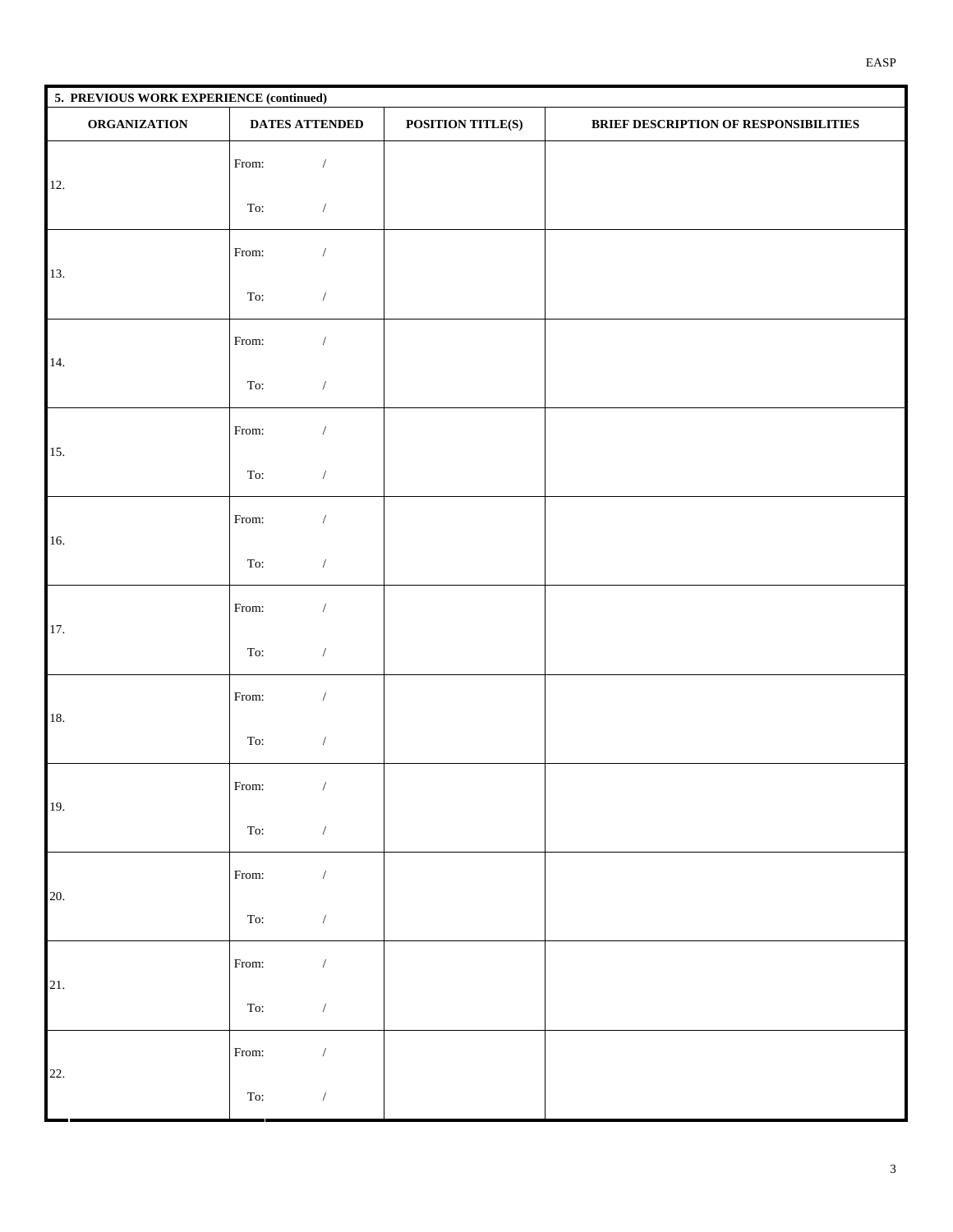| <b>6. LANGUAGE PROFICIENCY</b>                                                              |                    |                        |                                  |              |                                                                      |                 |                                     |        |                                        |
|---------------------------------------------------------------------------------------------|--------------------|------------------------|----------------------------------|--------------|----------------------------------------------------------------------|-----------------|-------------------------------------|--------|----------------------------------------|
| What is your Mother Tongue?<br>If another Mother Tongue:                                    |                    |                        |                                  |              |                                                                      |                 |                                     |        |                                        |
| Proficiency in Other Language(s):                                                           |                    | Easily                 | <b>READ</b><br><b>Not Easily</b> | Easily       | <b>WRITE</b><br><b>Not Easily</b>                                    | <b>Fluently</b> | <b>SPEAK</b><br><b>Not Fluently</b> | Easily | <b>UNDERSTAND</b><br><b>Not Easily</b> |
| $1.$                                                                                        |                    |                        |                                  |              |                                                                      |                 |                                     |        |                                        |
| $\overline{2}$ .                                                                            |                    |                        |                                  |              |                                                                      |                 |                                     |        |                                        |
| 3.                                                                                          |                    |                        |                                  |              |                                                                      |                 |                                     |        |                                        |
| 4.                                                                                          |                    |                        |                                  |              |                                                                      |                 |                                     |        |                                        |
| 7. VEHICULAR PROFICIENCY (If you have a driver's license, please provide the details below) |                    |                        |                                  |              |                                                                      |                 |                                     |        |                                        |
| Year Began Driving:                                                                         |                    | Driver License Number: |                                  |              |                                                                      | Category:       |                                     | ▾▏     |                                        |
| Frequency of Driving:                                                                       |                    | Date of Issue:         |                                  |              |                                                                      | Date of Expiry: | $\overline{\phantom{a}}$            |        |                                        |
| 8. TECHNOLOGY PROFICIENCY                                                                   |                    |                        |                                  |              |                                                                      |                 |                                     |        |                                        |
| <b>LEVEL</b>                                                                                |                    |                        |                                  | <b>LEVEL</b> | Please specify any other relevant technological knowledge or skills: |                 |                                     |        |                                        |
| 1. Word Processing                                                                          |                    | 3. Spreadsheet         |                                  |              |                                                                      |                 |                                     |        |                                        |
| 2. Presentation                                                                             |                    | 4. General Internet    |                                  |              |                                                                      |                 |                                     |        |                                        |
| 9. CERTIFICATIONS                                                                           |                    |                        |                                  |              |                                                                      |                 |                                     |        |                                        |
| Please list any Professional or Academic Certifications which you may have received.        |                    |                        |                                  |              |                                                                      |                 |                                     |        |                                        |
| <b>TITLE</b>                                                                                | <b>DATE ISSUED</b> |                        | <b>ISSUING AUTHORITY</b>         |              |                                                                      |                 | <b>BRIEF DESCRIPTION</b>            |        |                                        |
| 1.                                                                                          | ▼                  |                        |                                  |              |                                                                      |                 |                                     |        |                                        |
|                                                                                             |                    |                        |                                  |              |                                                                      |                 |                                     |        |                                        |
| $\overline{2}$ .                                                                            | ▼                  |                        |                                  |              |                                                                      |                 |                                     |        |                                        |
| 3.                                                                                          | ▼                  |                        |                                  |              |                                                                      |                 |                                     |        |                                        |
|                                                                                             |                    |                        |                                  |              |                                                                      |                 |                                     |        |                                        |
| 4.                                                                                          | ▼                  |                        |                                  |              |                                                                      |                 |                                     |        |                                        |
| $5.$                                                                                        |                    |                        |                                  |              |                                                                      |                 |                                     |        |                                        |
|                                                                                             |                    |                        |                                  |              |                                                                      |                 |                                     |        |                                        |
| 6.                                                                                          |                    |                        |                                  |              |                                                                      |                 |                                     |        |                                        |
| 7.                                                                                          |                    |                        |                                  |              |                                                                      |                 |                                     |        |                                        |
| 8.                                                                                          |                    |                        |                                  |              |                                                                      |                 |                                     |        |                                        |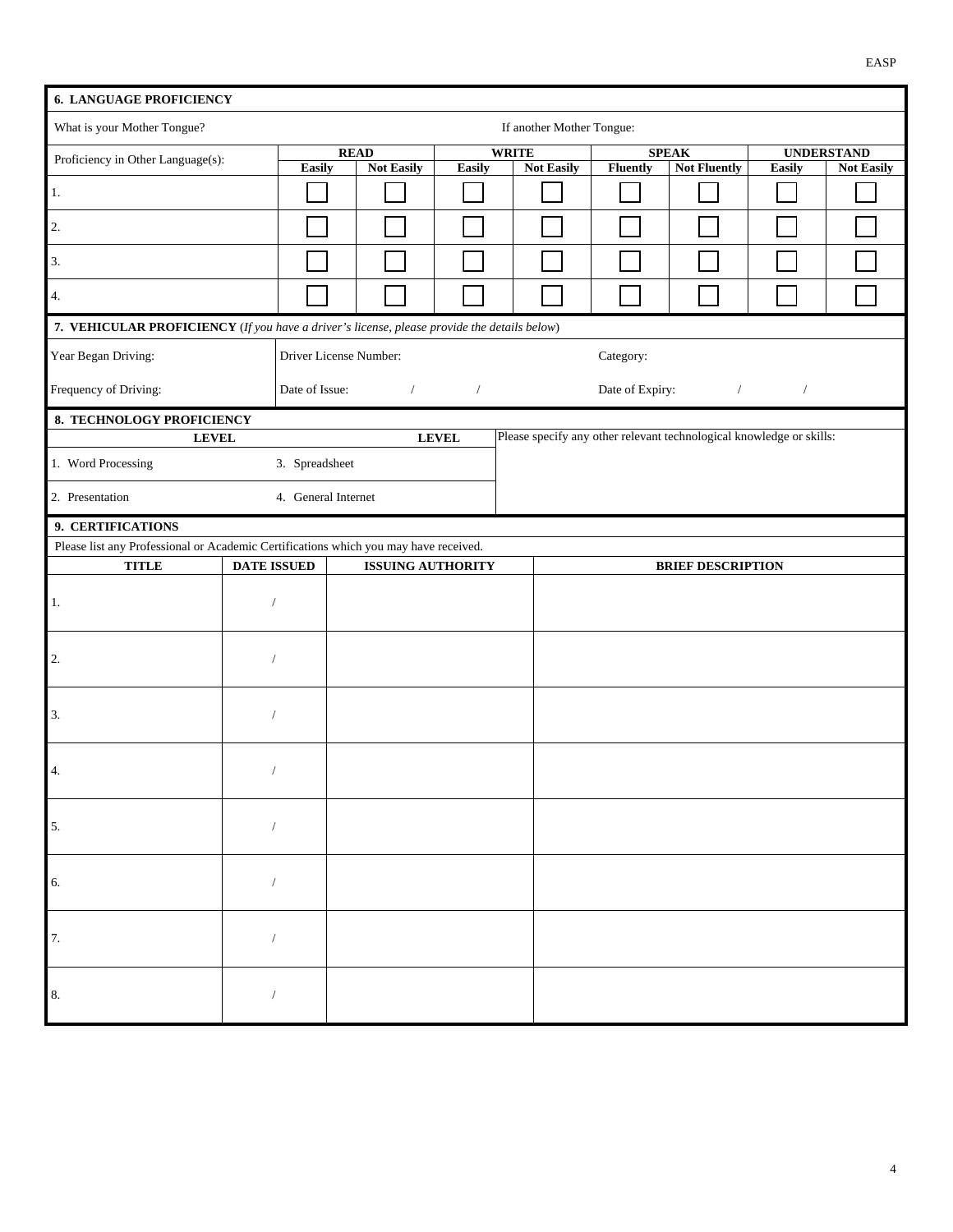| 10. OTHER RELEVANT INFORMATION                                                                                                                                                                                 |
|----------------------------------------------------------------------------------------------------------------------------------------------------------------------------------------------------------------|
| Please provide any other relevant information regarding your experience:                                                                                                                                       |
|                                                                                                                                                                                                                |
|                                                                                                                                                                                                                |
|                                                                                                                                                                                                                |
|                                                                                                                                                                                                                |
|                                                                                                                                                                                                                |
|                                                                                                                                                                                                                |
|                                                                                                                                                                                                                |
|                                                                                                                                                                                                                |
|                                                                                                                                                                                                                |
|                                                                                                                                                                                                                |
| 11. CONDITIONS FOR SERVICE                                                                                                                                                                                     |
| Entry into United Nations service might require assignment to any area of the world in which the United Nations might have responsibilities.                                                                   |
| a.) Are there any limitations on your ability to perform in your prospective field of work?<br><b>YES</b><br>NO                                                                                                |
| b.) Are there any limitations on your ability to engage in all travel?<br>$\bf NO$<br><b>YES</b>                                                                                                               |
| If yes to either of the above questions, please explain:                                                                                                                                                       |
|                                                                                                                                                                                                                |
|                                                                                                                                                                                                                |
|                                                                                                                                                                                                                |
|                                                                                                                                                                                                                |
| 12. DECLARATION OF DISCIPLINARY CLEARANCE                                                                                                                                                                      |
| I attest that I have not committed, been convicted of, nor prosecuted for, any criminal or disciplinary offence. I attest that I have not been involved, by act or                                             |
| omission, in the commission of any violation of international human rights law or international humanitarian law.                                                                                              |
| I am not able to attest to the proceeding paragraphs for the following reasons:                                                                                                                                |
|                                                                                                                                                                                                                |
|                                                                                                                                                                                                                |
|                                                                                                                                                                                                                |
|                                                                                                                                                                                                                |
|                                                                                                                                                                                                                |
| DATE:<br>Signature:                                                                                                                                                                                            |
| 13. DECLARATION OF AUTHENTICITY                                                                                                                                                                                |
| I certify that the statements made by me in answer to the foregoing questions are true, complete and correct to the best of my knowledge and belief. I understand that                                         |
| any misrepresentation or material omission made on a Personal History form or other document requested by the Organization renders a staff member of the United<br>Nations liable to termination or dismissal. |
|                                                                                                                                                                                                                |
| DATE:<br>Signature:                                                                                                                                                                                            |